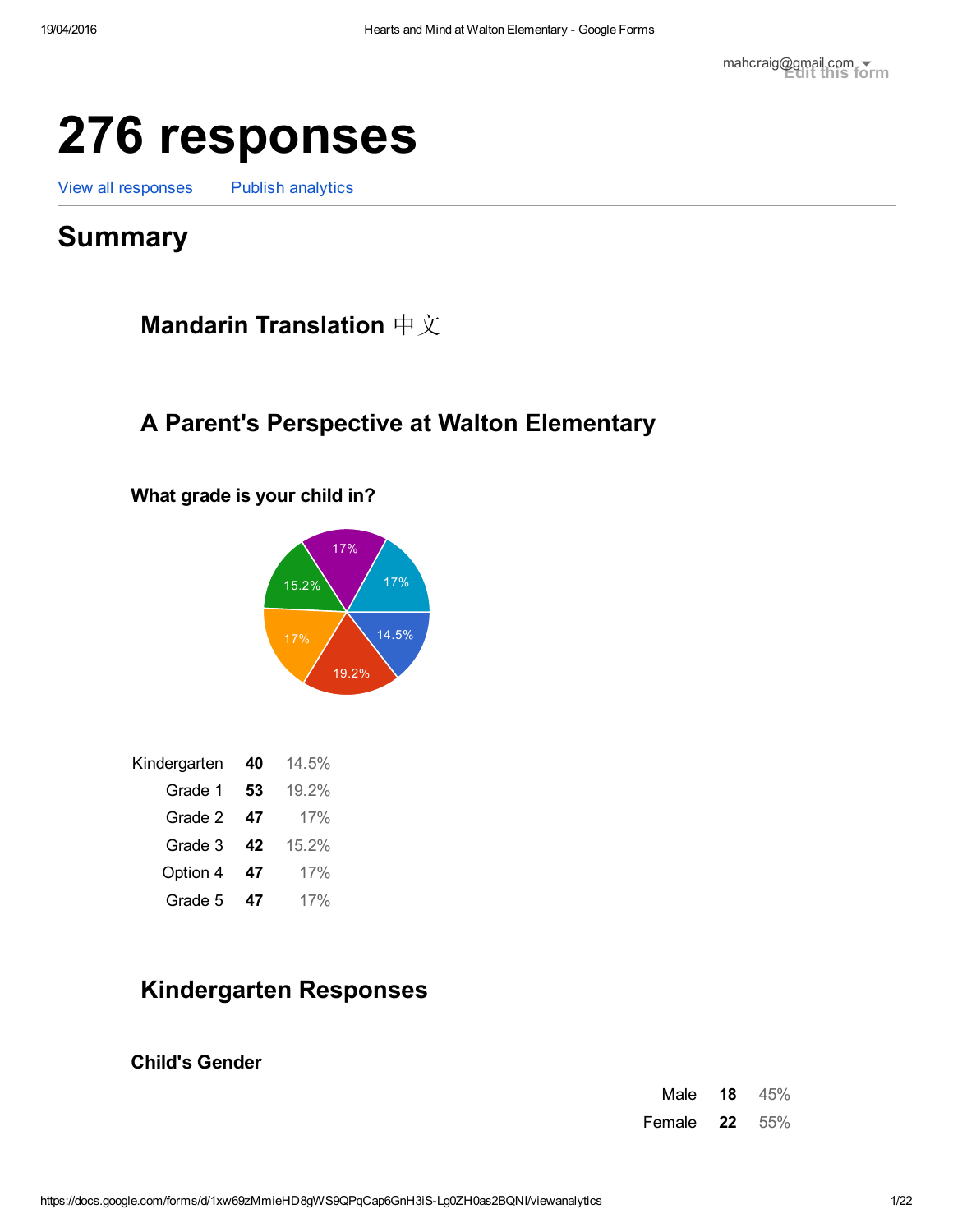

| Neighbourhood English Program | 14 | 35% |
|-------------------------------|----|-----|
| Mandarin Bilingual Program    | 26 | 65% |

# Secure and Calm

Secure and calm describes the ability to take part in daily activities and approach new situations without being overwhelmed with worries, sadness or anxiety. To be secure and calm also means being able to cope with stress and pressure, and to bounce back

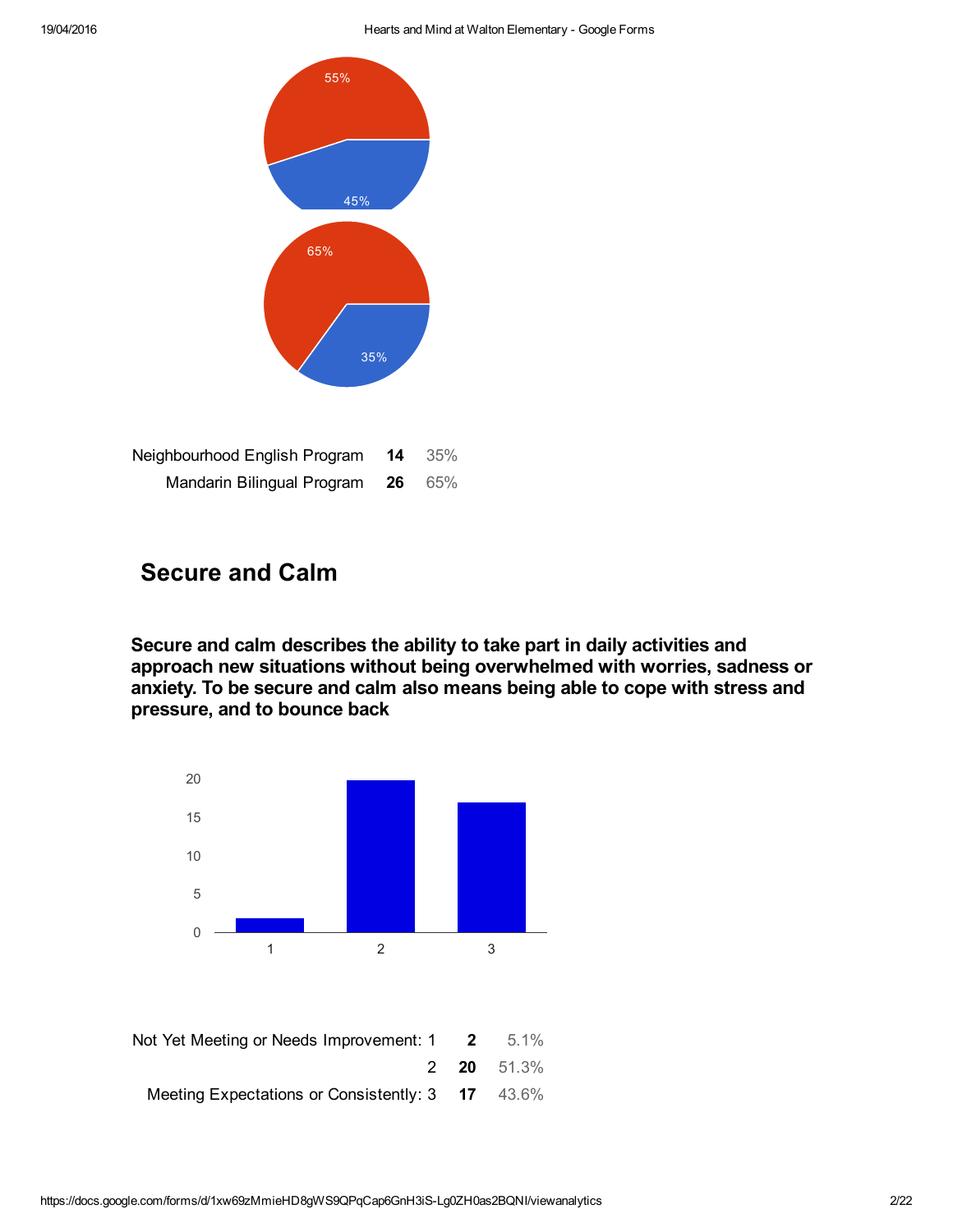# Gets Along with Others

Getting along with others is the ability to form positive and healthy relationships with peers and adults. Children with better abilities to regulate their emotions and behaviours have more friends and experience more positive playtime with their peers.



| Not Yet Meeting or Needs Improvement: $1 \quad 3 \quad 7.5\%$ |                   |
|---------------------------------------------------------------|-------------------|
|                                                               | <b>2 13</b> 32.5% |
| Meeting Expectations or Consistently: 3 24                    | 60%               |

# Alert and Engaged

Being alert and engaged is the ability to manage and direct one's own feelings, thoughts and emotions. In general, the ability to be 'present' and to exercise self-control.

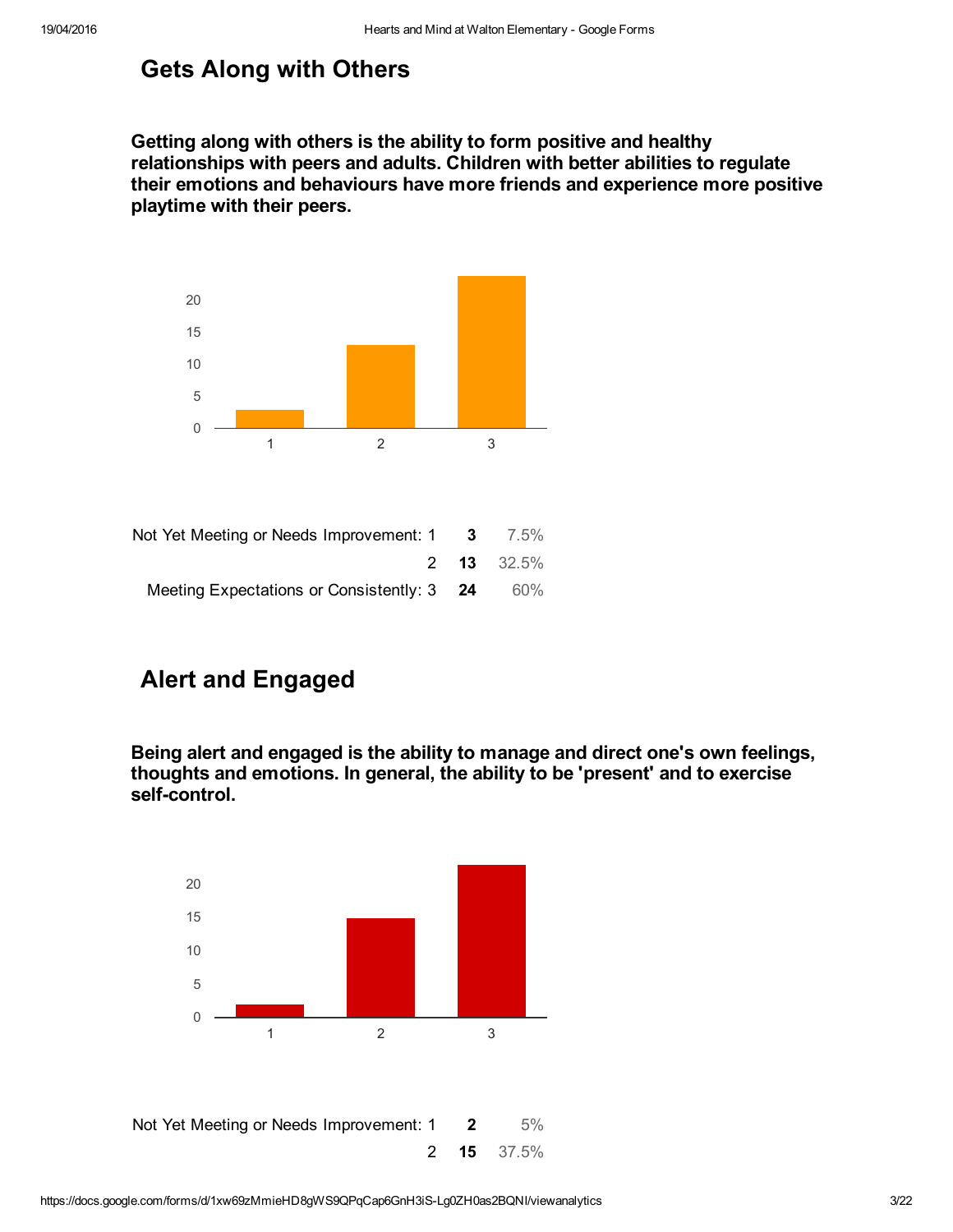Meeting Expectations or Consistently: 3 23 57.5%

### Compassionate and Kind

Being compassionate and kind is closely related to empathy. While empathy refers more generally to the ability to take the perspective of and to feel the emotions of another person,compassion goes one step further. Compassion includes the desire to take actions that will alleviate another person's distress.



|                   | Not Yet Meeting or Needs Improvement: $1 \t 2 \t 5.1\%$ |
|-------------------|---------------------------------------------------------|
| <b>2 12</b> 30.8% |                                                         |
|                   | Meeting Expectations or Consistently: 3 25 64.1%        |

# Solves Problems Peacefully

Managing conflict effectively is about creating an atmosphere where violence and aggression are not likely. To resolve conflict means using empathy, problem-solving skills, understanding other points of view and coming up with ways to make things right in a fair way. Peace is more than the absence of conflict and violence. It is recognizing and acting on the worth of self, others and our interconnectedness as humans.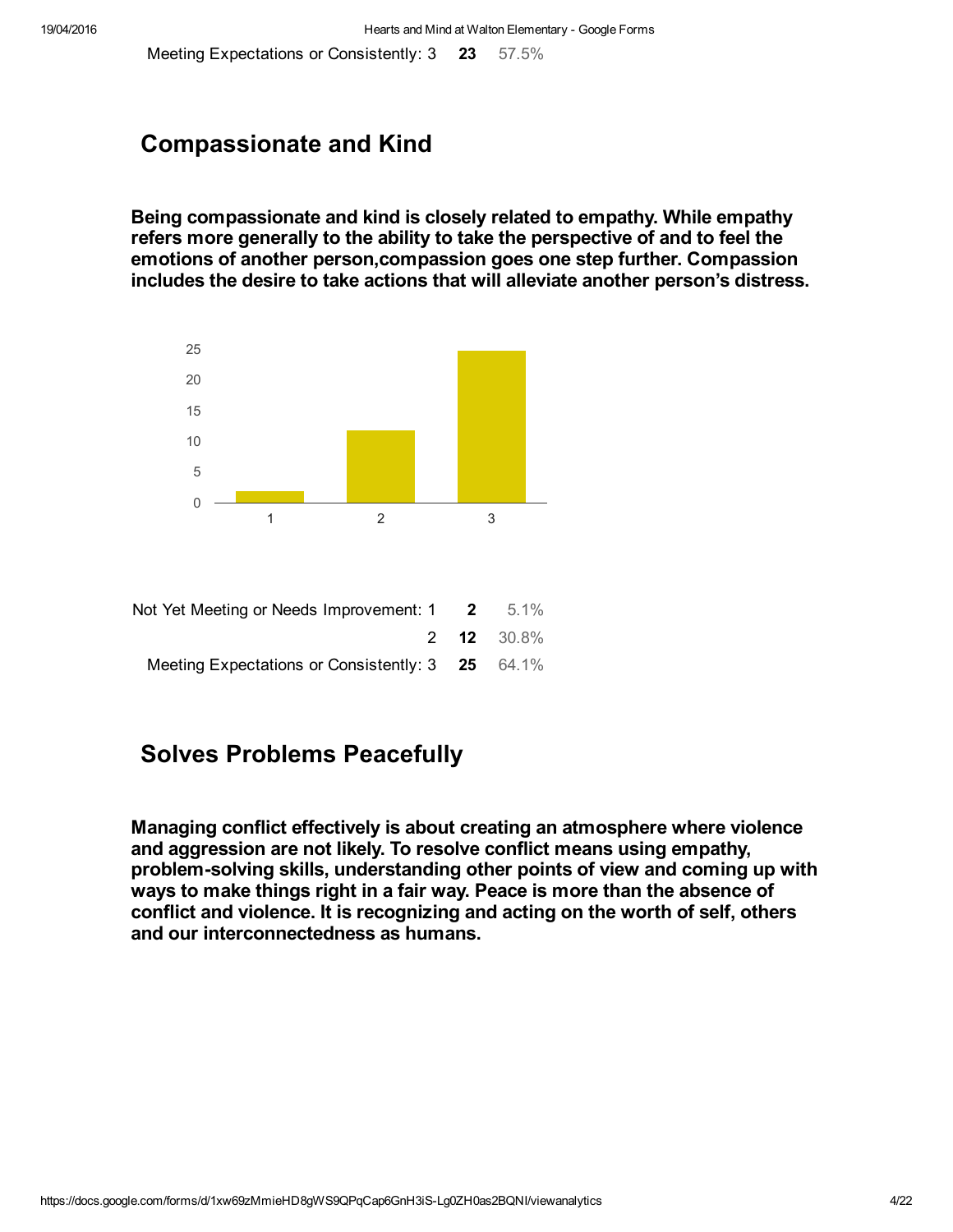

#### Child's Gender



| Male   | 31 | 58.5% |
|--------|----|-------|
| Female | 22 | 41.5% |

#### Program



| Neignbournood English Program | $11 \quad 32.1\%$ |
|-------------------------------|-------------------|
| Mandarin Bilingual Program    | <b>36</b> 67.9%   |

# Secure and Calm

Secure and calm describes the ability to take part in daily activities and approach new situations without being overwhelmed with worries, sadness or anxiety. To be secure and calm also means being able to cope with stress and pressure, and to bounce back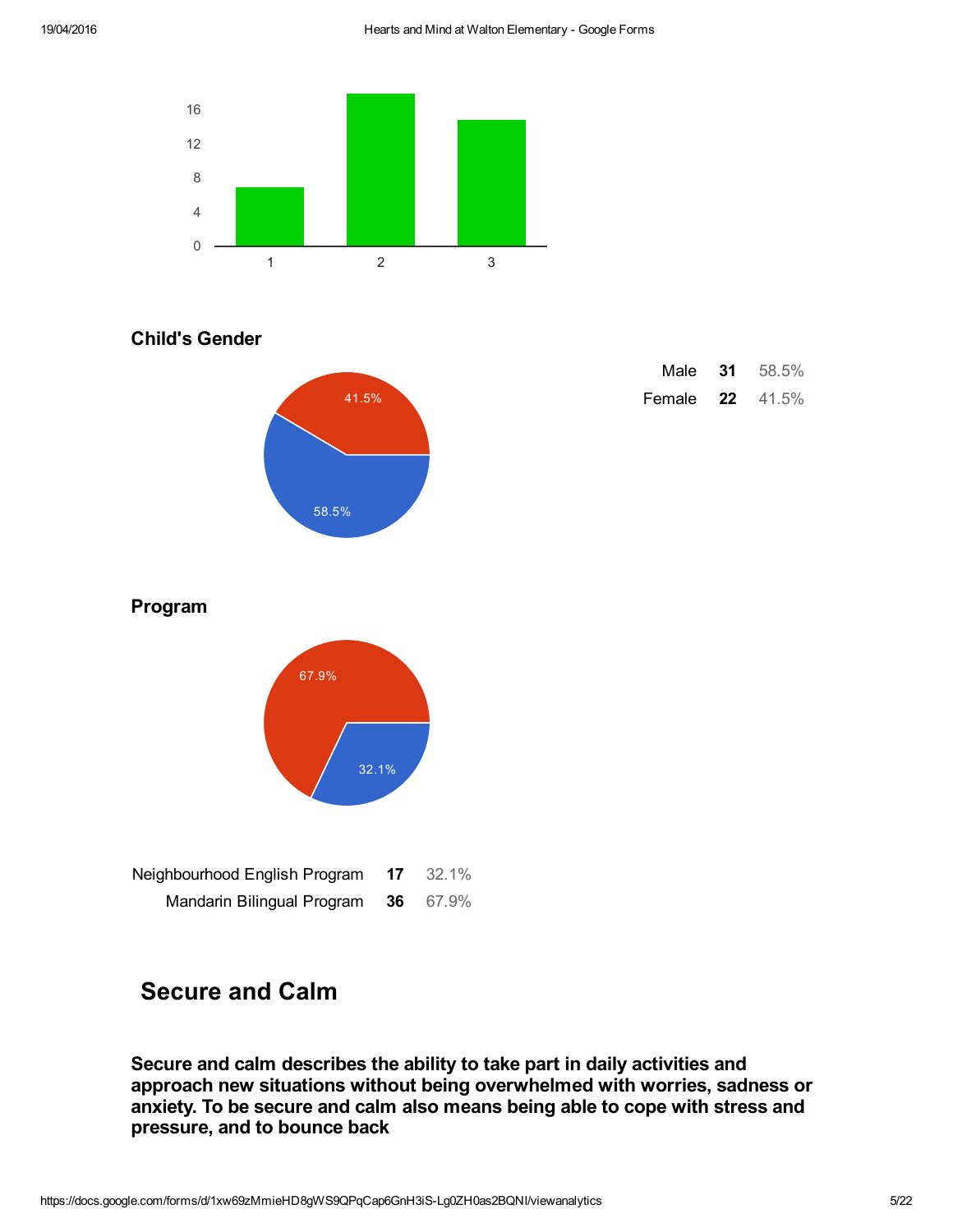

# Gets Along with Others

Getting along with others is the ability to form positive and healthy relationships with peers and adults. Children with better abilities to regulate their emotions and behaviours have more friends and experience more positive playtime with their peers.



# Alert and Engaged

Being alert and engaged is the ability to manage and direct one's own feelings, thoughts and emotions. In general, the ability to be 'present' and to exercise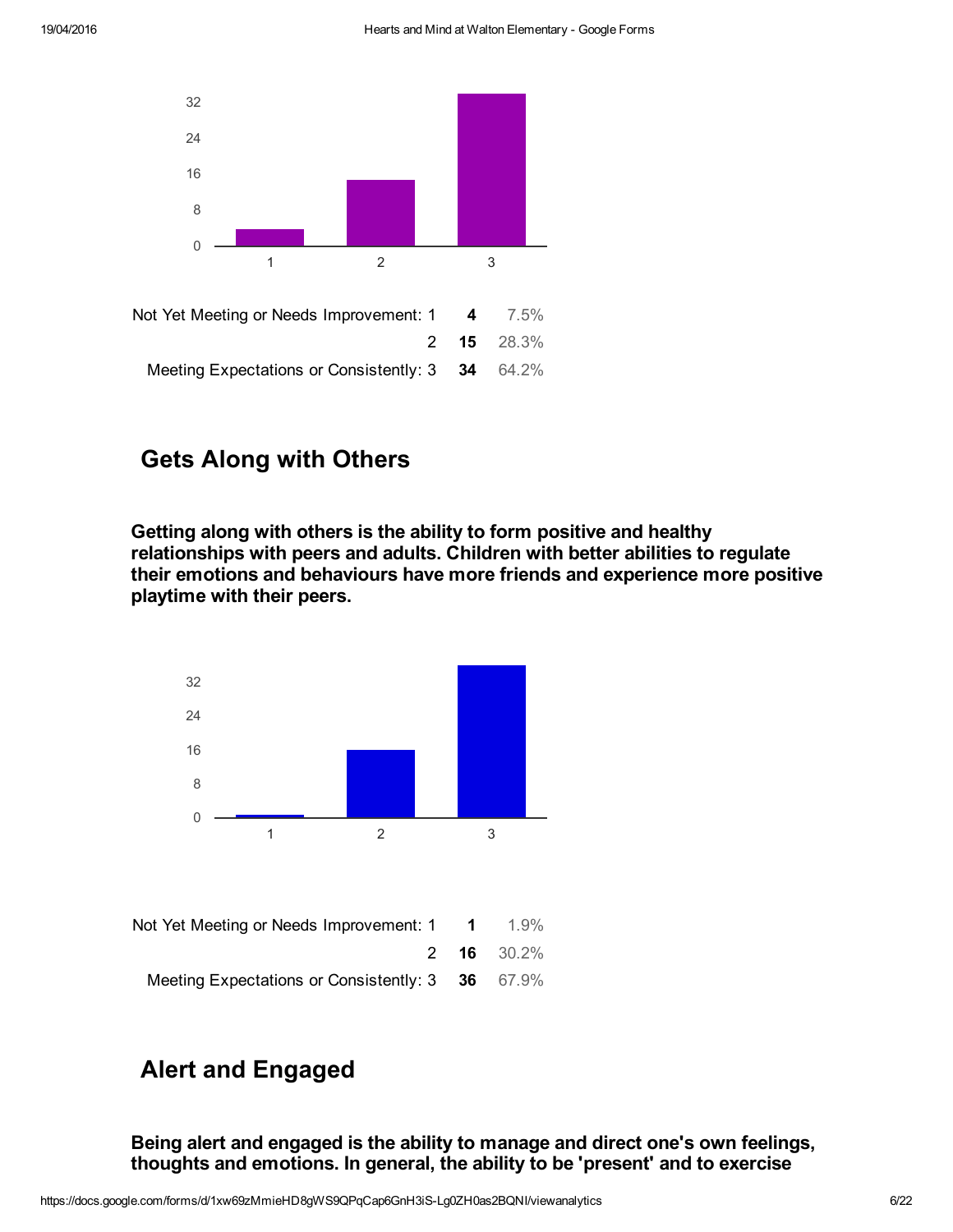self-control.



| Not Yet Meeting or Needs Improvement: $1 \quad 3 \quad 5.7\%$ |  |
|---------------------------------------------------------------|--|
| <b>2 23 43.4%</b>                                             |  |
| Meeting Expectations or Consistently: 3 27 50.9%              |  |

### Compassionate and Kind

Being compassionate and kind is closely related to empathy. While empathy refers more generally to the ability to take the perspective of and to feel the emotions of another person,compassion goes one step further. Compassion includes the desire to take actions that will alleviate another person's distress.



| Not Yet Meeting or Needs Improvement: 1 0        | $0\%$             |
|--------------------------------------------------|-------------------|
|                                                  | <b>2 20</b> 37.7% |
| Meeting Expectations or Consistently: 3 33 62.3% |                   |

# Solves Problems Peacefully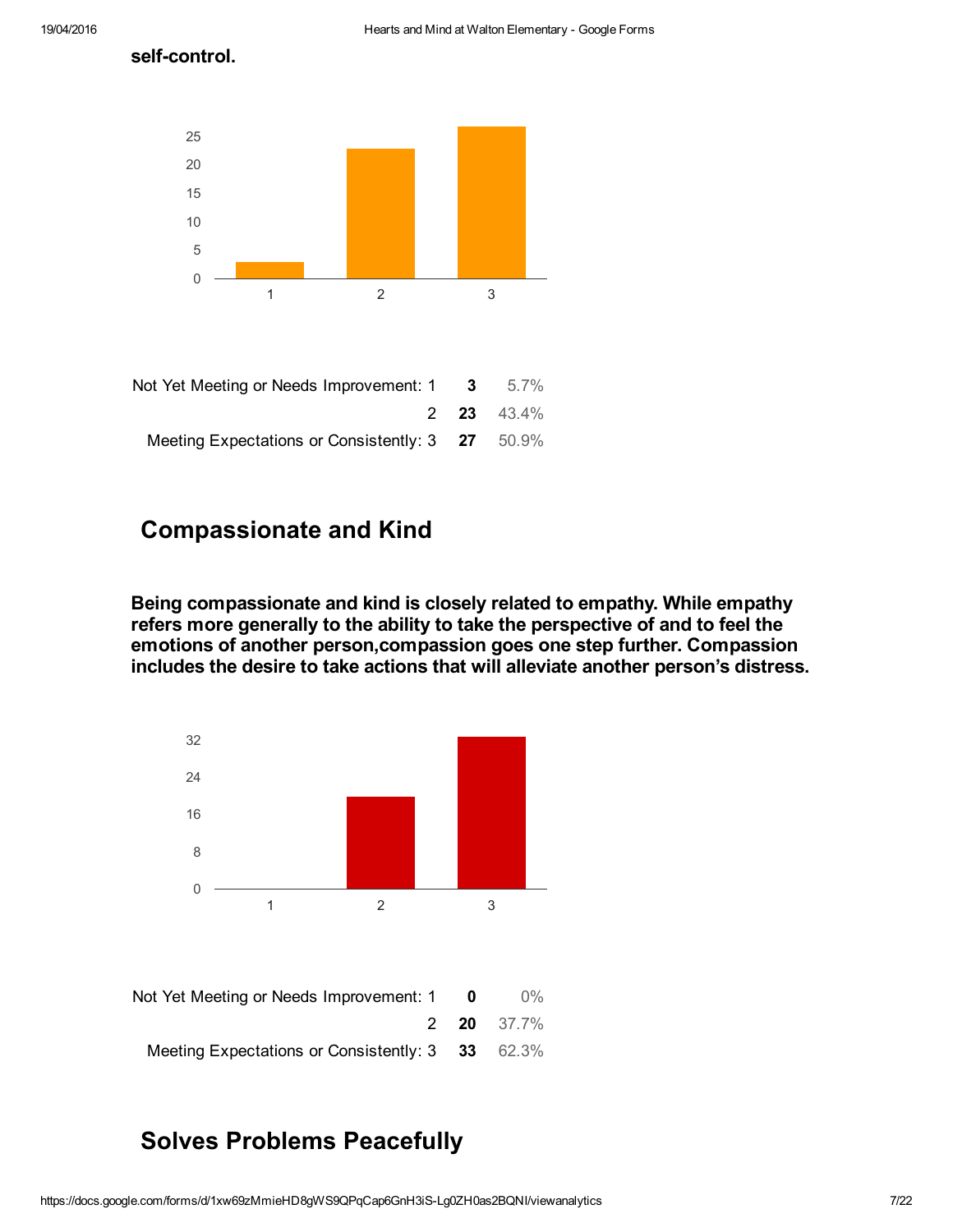Managing conflict effectively is about creating an atmosphere where violence and aggression are not likely. To resolve conflict means using empathy, problem-solving skills, understanding other points of view and coming up with ways to make things right in a fair way. Peace is more than the absence of conflict and violence. It is recognizing and acting on the worth of self, others and our interconnectedness as humans.



| Not Yet Meeting or Needs Improvement: $1 \t 6 \t 11.3\%$ |  |
|----------------------------------------------------------|--|
| <b>2 21</b> 39.6%                                        |  |
| Meeting Expectations or Consistently: 3 26 49.1%         |  |

# Grade 2 Responses

#### Child's Gender



| Male   | 21 | 44.7% |
|--------|----|-------|
| Female | 26 | 55.3% |

#### Program

https://docs.google.com/forms/d/1xw69zMmieHD8gWS9QPqCap6GnH3iS-Lq0ZH0as2BQNI/viewanalytics 8/22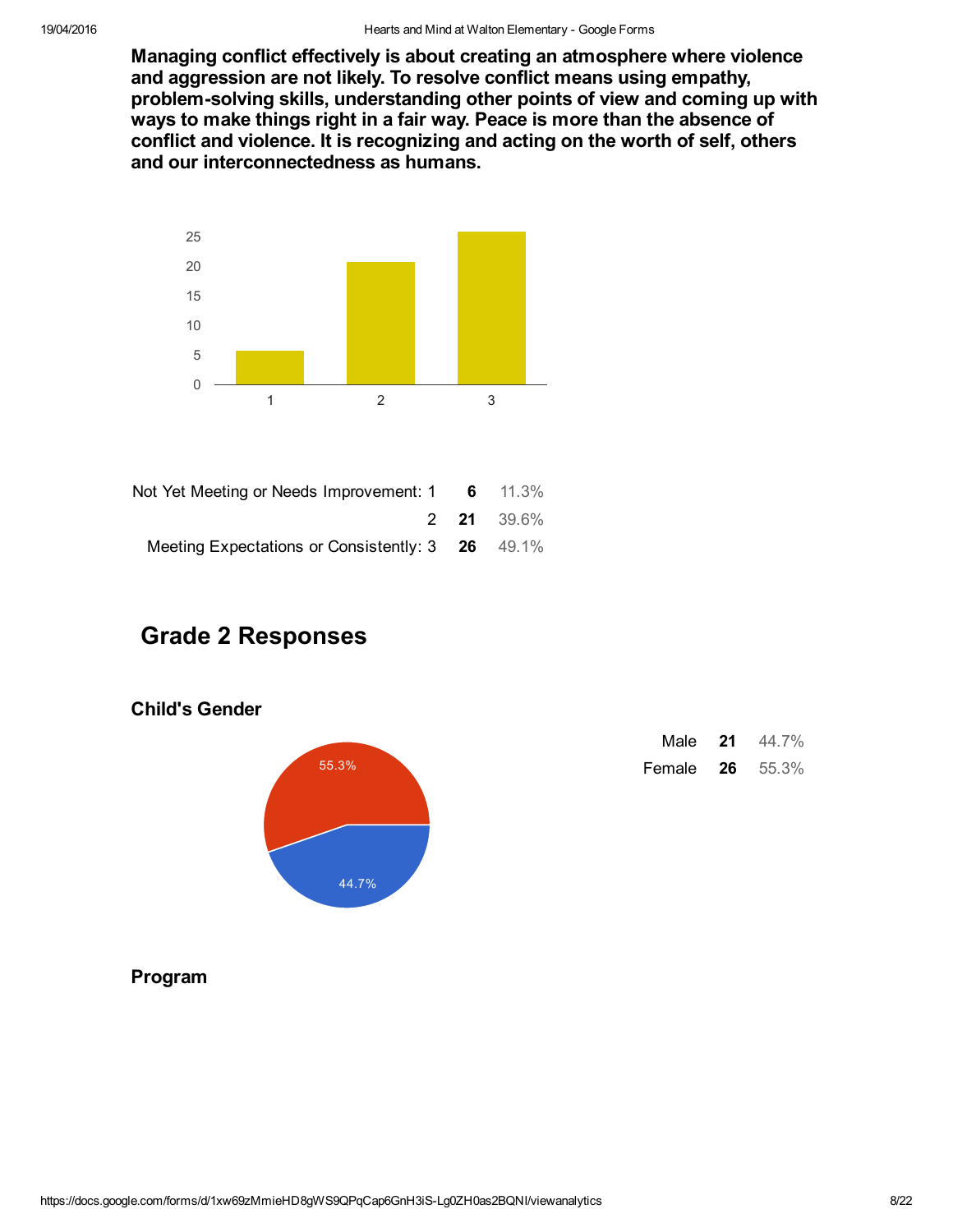

Secure and calm describes the ability to take part in daily activities and approach new situations without being overwhelmed with worries, sadness or anxiety. To be secure and calm also means being able to cope with stress and pressure, and to bounce back



Meeting Expectations or Consistently: 3 24 51.1%

# Gets Along with Others

Getting along with others is the ability to form positive and healthy relationships with peers and adults. Children with better abilities to regulate their emotions and behaviours have more friends and experience more positive playtime with their peers.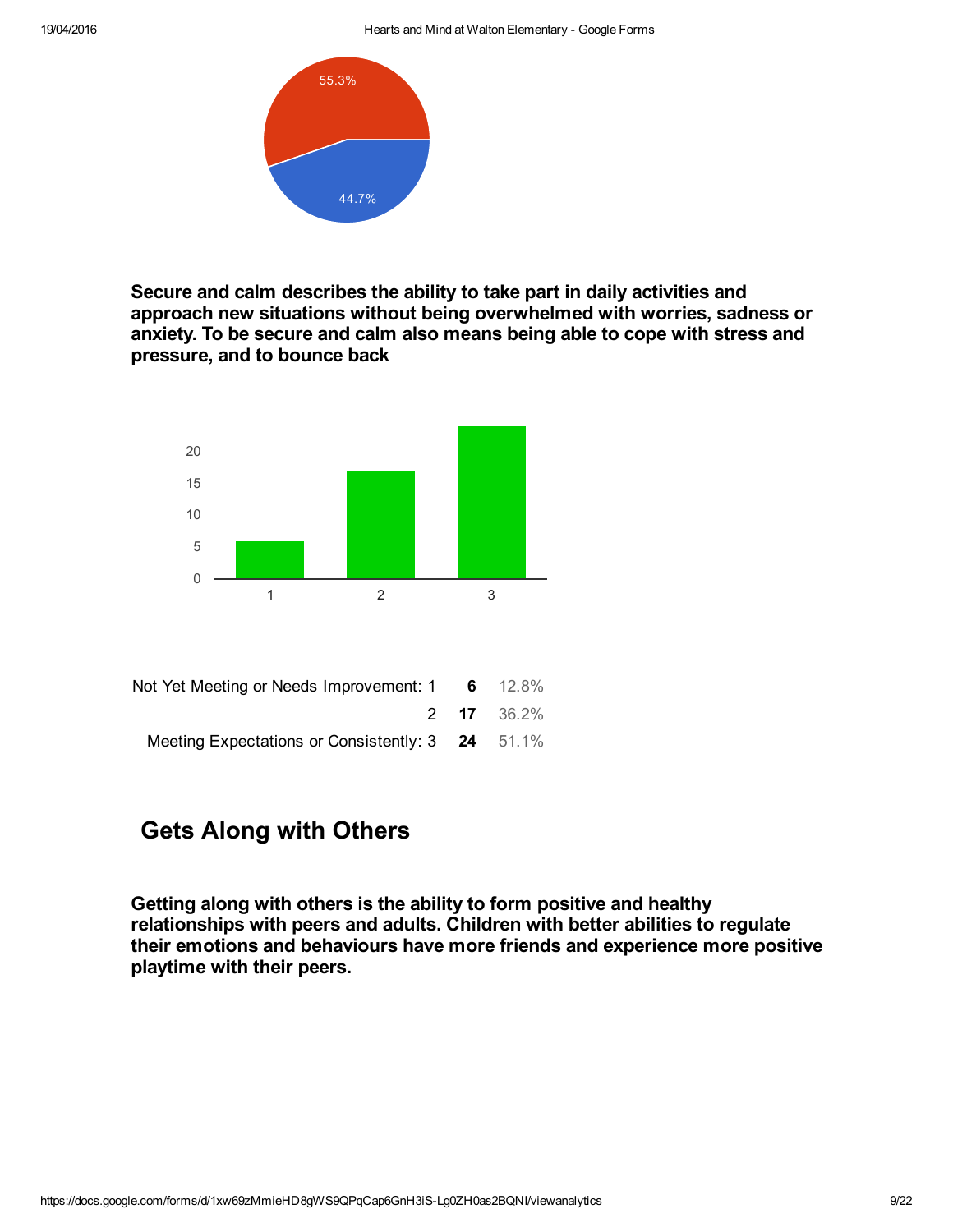

Alert and Engaged

Being alert and engaged is the ability to manage and direct one's own feelings, thoughts and emotions. In general, the ability to be 'present' and to exercise self-control.



| $8.5\%$           | Not Yet Meeting or Needs Improvement: 1 4        |
|-------------------|--------------------------------------------------|
| <b>2 24 51.1%</b> |                                                  |
|                   | Meeting Expectations or Consistently: 3 19 40.4% |

# Compassionate and Kind

Being compassionate and kind is closely related to empathy. While empathy refers more generally to the ability to take the perspective of and to feel the emotions of another person,compassion goes one step further. Compassion includes the desire to take actions that will alleviate another person's distress.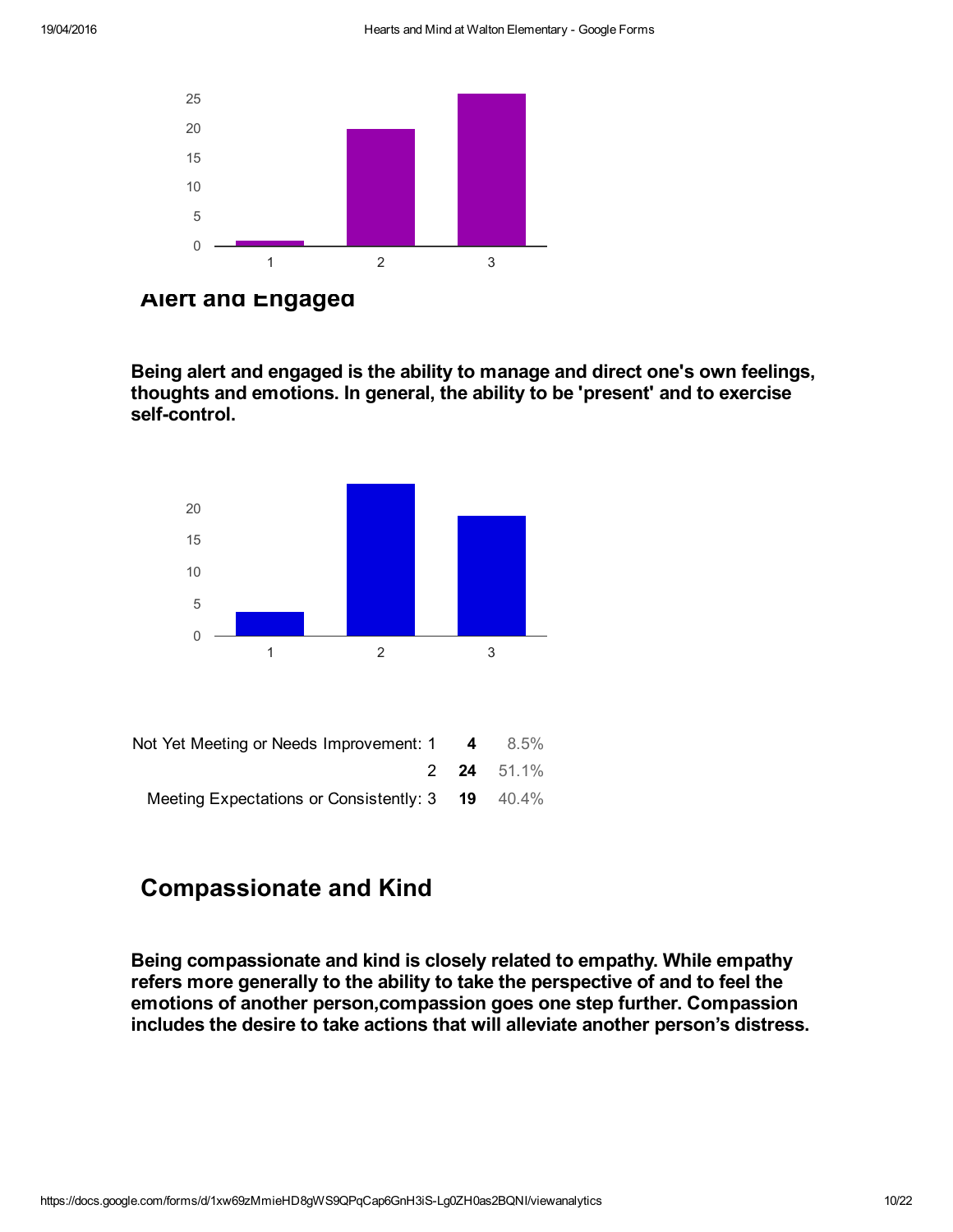

### Solves Problems Peacefully

Managing conflict effectively is about creating an atmosphere where violence and aggression are not likely. To resolve conflict means using empathy, problem-solving skills, understanding other points of view and coming up with ways to make things right in a fair way. Peace is more than the absence of conflict and violence. It is recognizing and acting on the worth of self, others and our interconnectedness as humans.



| 8.7%              | Not Yet Meeting or Needs Improvement: 1 4        |
|-------------------|--------------------------------------------------|
| <b>2 22</b> 47.8% |                                                  |
|                   | Meeting Expectations or Consistently: 3 20 43.5% |

# Grade 3 Responses

#### Child's Gender

| Male   | 20 | 47.6% |
|--------|----|-------|
| Female | 22 | 52.4% |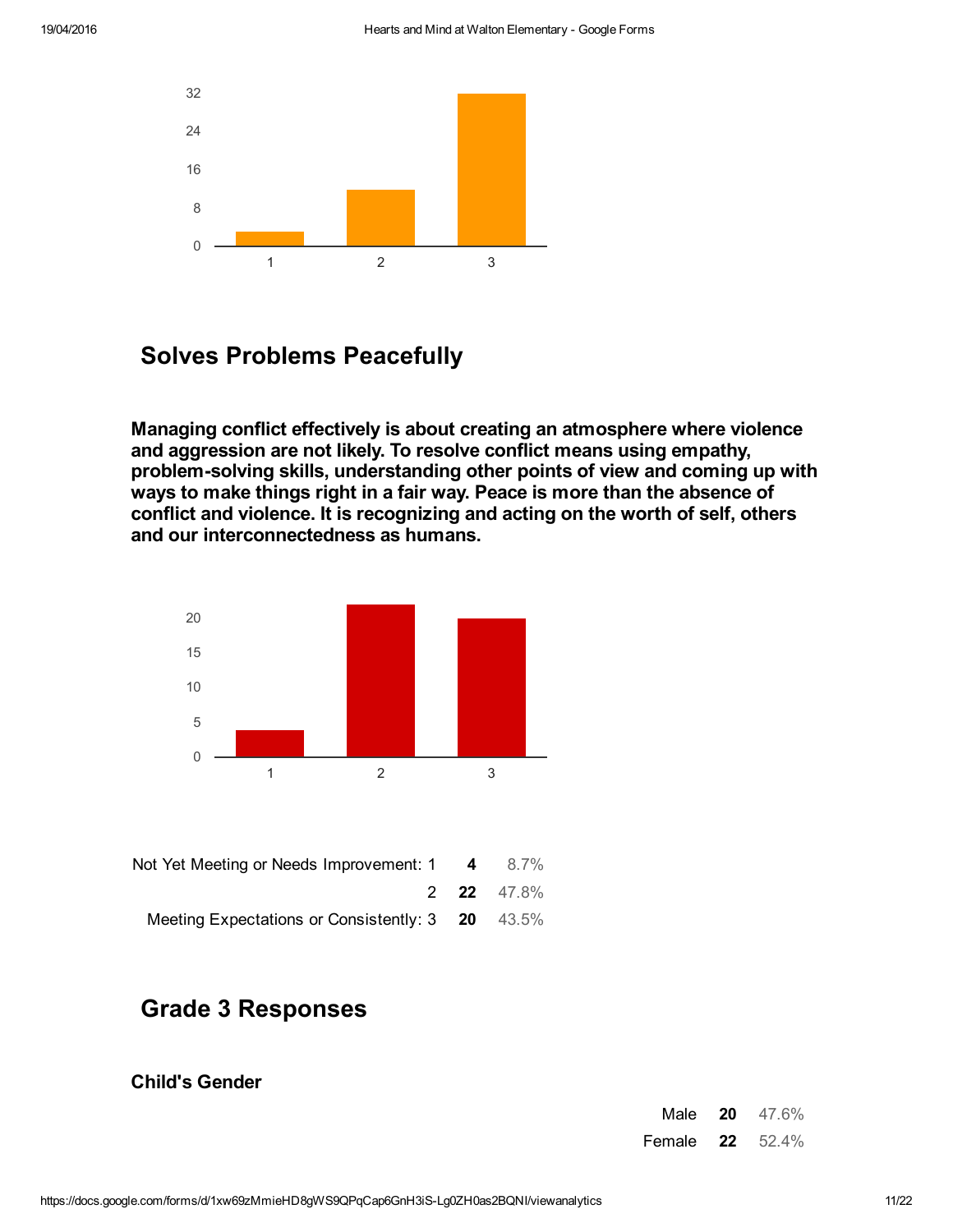

| Neighbourhood English Program | 17 | 40.5% |
|-------------------------------|----|-------|
| Mandarin Bilingual Program    | 25 | 59.5% |

### Secure and Calm

Secure and calm describes the ability to take part in daily activities and approach new situations without being overwhelmed with worries, sadness or anxiety. To be secure and calm also means being able to cope with stress and pressure, and to bounce back



| Not Yet Meeting or Needs Improvement: 1 3        | 7.3%              |
|--------------------------------------------------|-------------------|
|                                                  | <b>2 11</b> 26.8% |
| Meeting Expectations or Consistently: 3 27 65.9% |                   |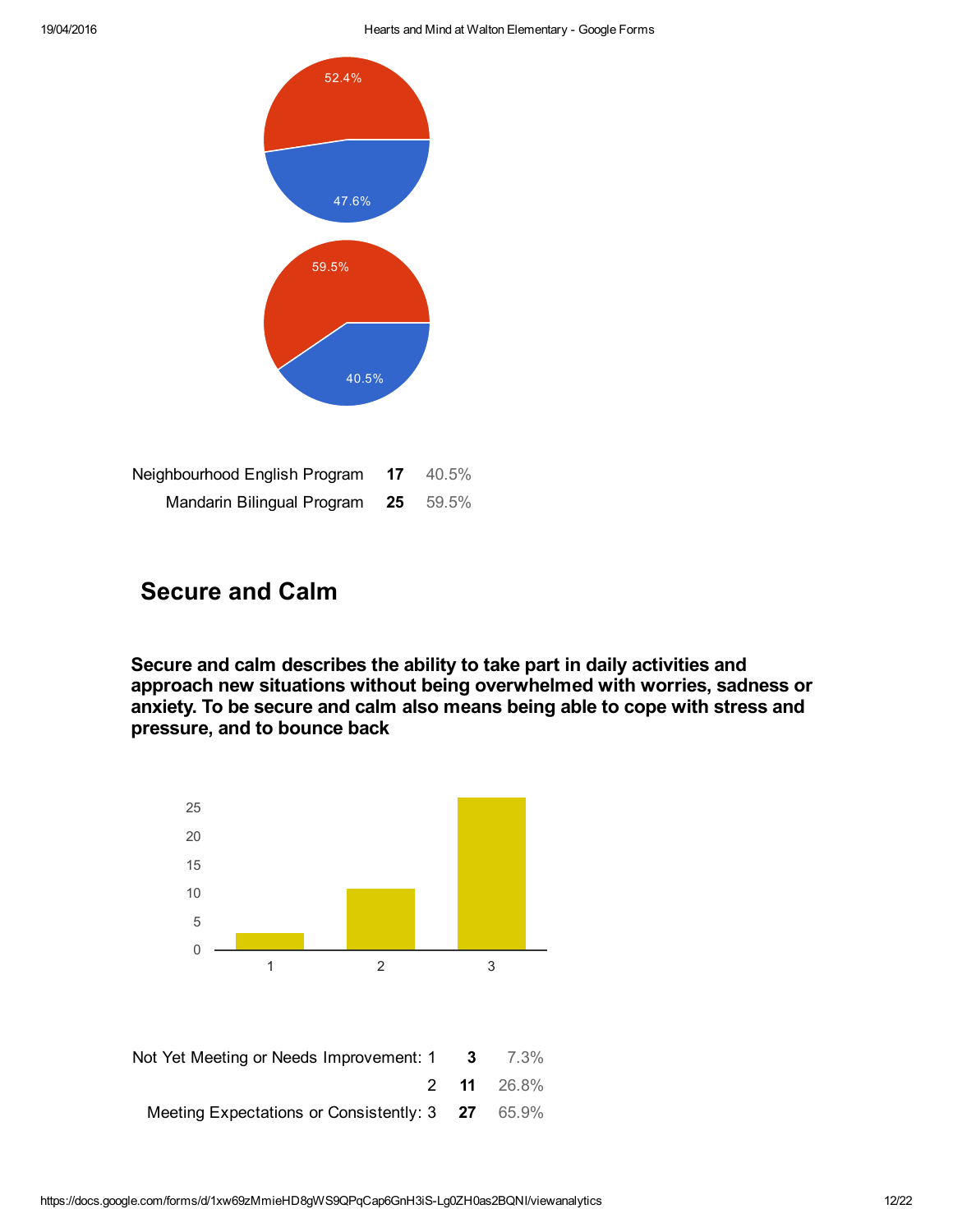# Gets Along with Others

Getting along with others is the ability to form positive and healthy relationships with peers and adults. Children with better abilities to regulate their emotions and behaviours have more friends and experience more positive playtime with their peers.



|                  | Not Yet Meeting or Needs Improvement: $1 \t 2 \t 4.8\%$ |  |
|------------------|---------------------------------------------------------|--|
| <b>2</b> 5 11.9% |                                                         |  |
|                  | Meeting Expectations or Consistently: 3 35 83.3%        |  |

# Alert and Engaged

Being alert and engaged is the ability to manage and direct one's own feelings, thoughts and emotions. In general, the ability to be 'present' and to exercise self-control.

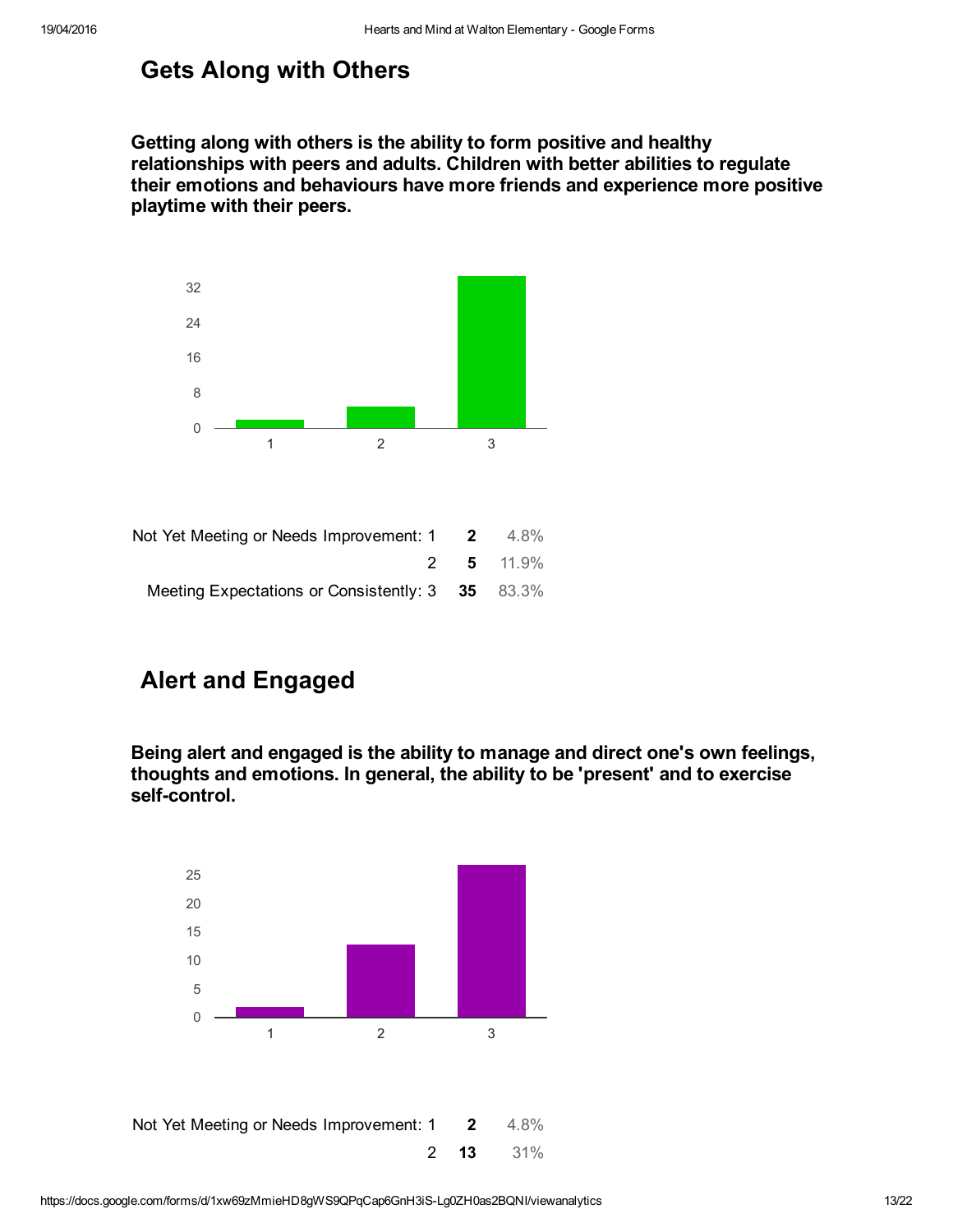Meeting Expectations os Consistently: 3 27 64.3%

### Compassionate and Kind

Being compassionate and kind is closely related to empathy. While empathy refers more generally to the ability to take the perspective of and to feel the emotions of another person,compassion goes one step further. Compassion includes the desire to take actions that will alleviate another person's distress.



| $0\%$             | - 0 | Not Yet Meeting or Needs Improvement: 1          |
|-------------------|-----|--------------------------------------------------|
| <b>2 14 34.1%</b> |     |                                                  |
|                   |     | Meeting Expectations or Consistently: 3 27 65.9% |

# Solves Problems Peacefully

Managing conflict effectively is about creating an atmosphere where violence and aggression are not likely. To resolve conflict means using empathy, problem-solving skills, understanding other points of view and coming up with ways to make things right in a fair way. Peace is more than the absence of conflict and violence. It is recognizing and acting on the worth of self, others and our interconnectedness as humans.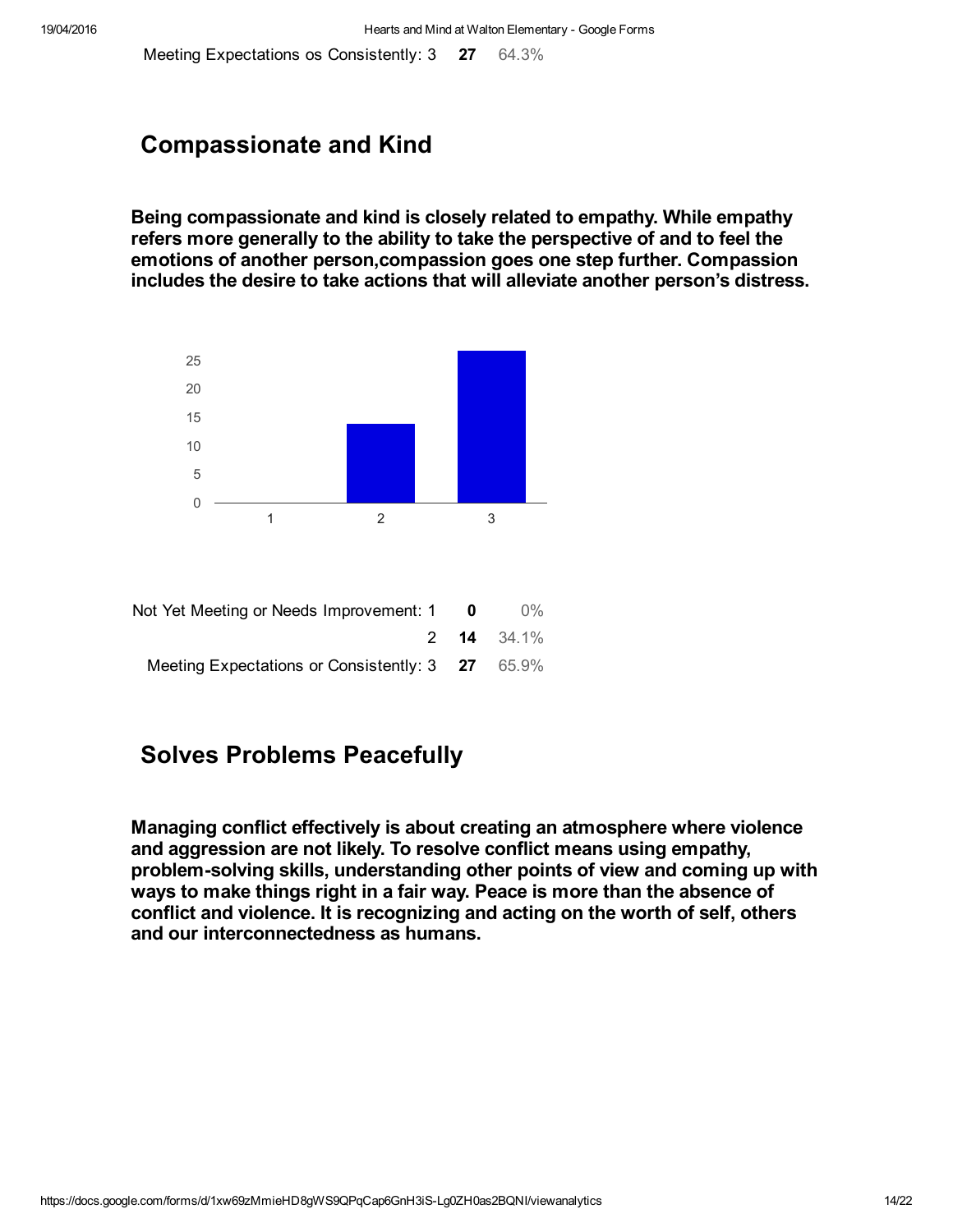

#### Child's Gender



| Male   | 25 | 53.2% |
|--------|----|-------|
| Female | 22 | 46.8% |

#### Program



| Neighbourhood English Program | 20 | 42.6% |
|-------------------------------|----|-------|
| Mandarin Bilingual Program    | 27 | 57.4% |

# Secure and Calm

Secure and calm describes the ability to take part in daily activities and approach new situations without being overwhelmed with worries, sadness or anxiety. To be secure and calm also means being able to cope with stress and pressure, and to bounce back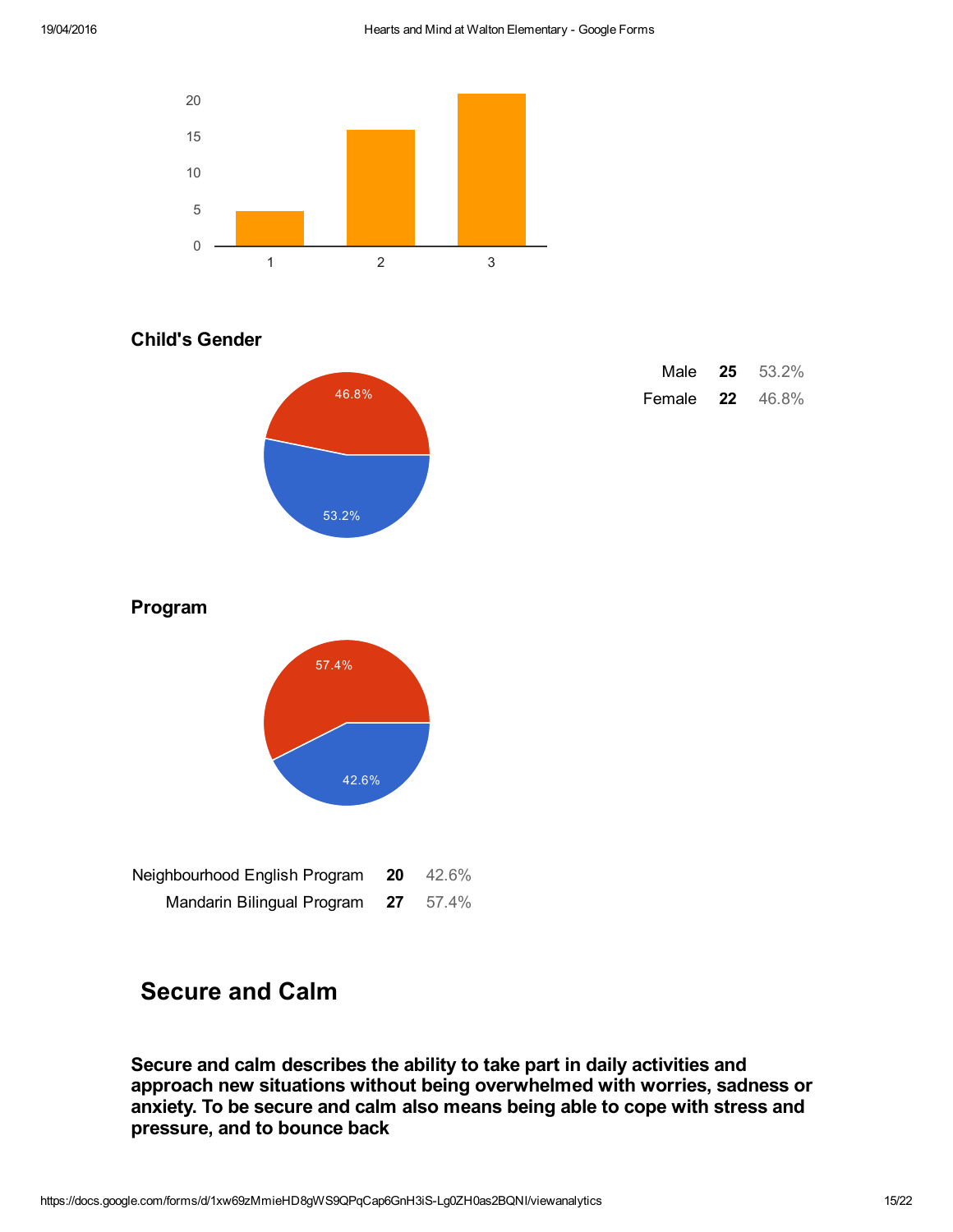

# Gets Along with Others

Getting along with others is the ability to form positive and healthy relationships with peers and adults. Children with better abilities to regulate their emotions and behaviours have more friends and experience more positive playtime with their peers.



# Alert and Engaged

Being alert and engaged is the ability to manage and direct one's own feelings, thoughts and emotions. In general, the ability to be 'present' and to exercise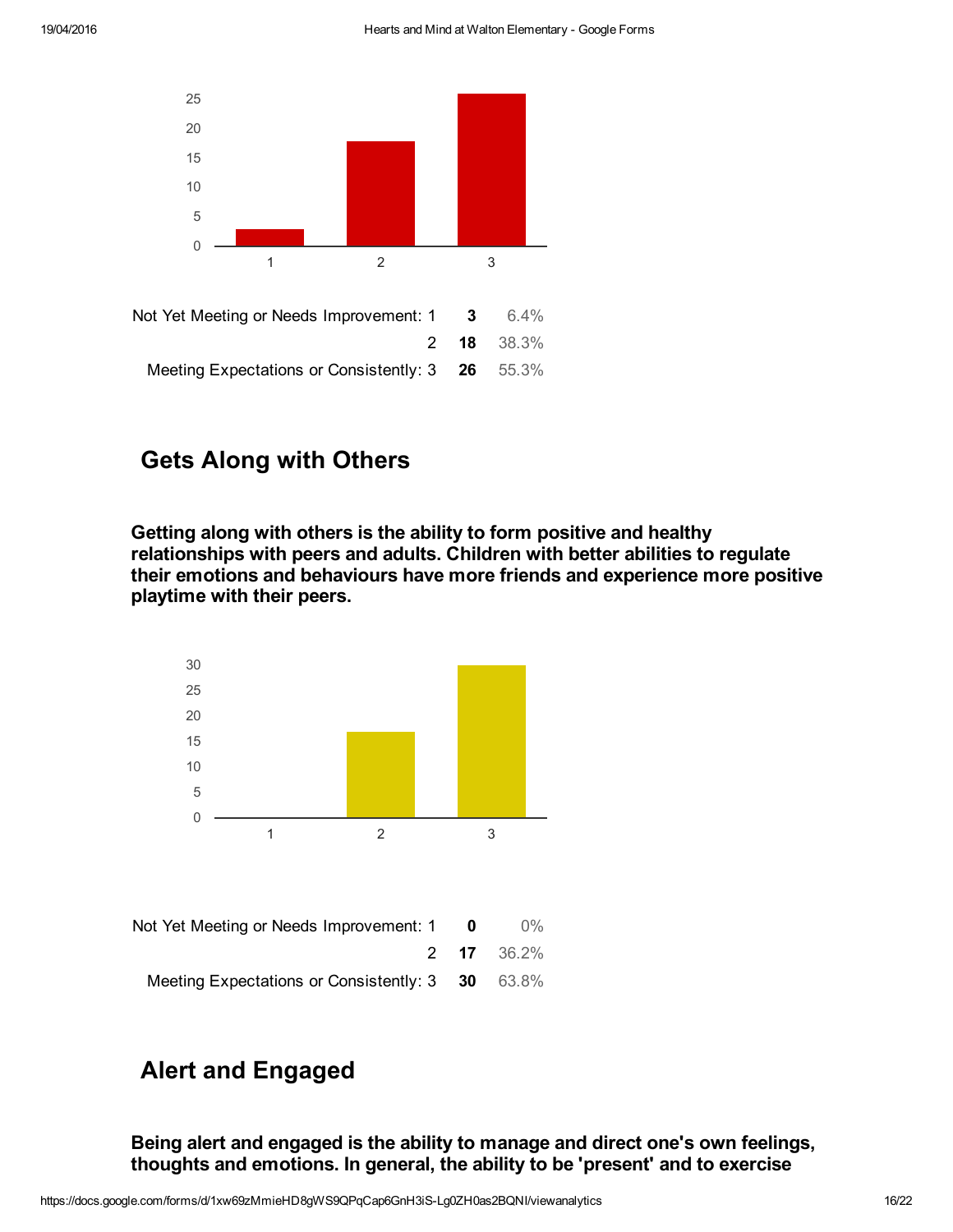self-control.



| Not Yet Meeting or Needs Improvement: $1 \t 2 \t 4.3\%$ |
|---------------------------------------------------------|
| <b>2 15</b> 31.9%                                       |
| Meeting Expectations or Consistently: 3 30 63.8%        |

### Compassionate and Kind

Being compassionate and kind is closely related to empathy. While empathy refers more generally to the ability to take the perspective of and to feel the emotions of another person,compassion goes one step further. Compassion includes the desire to take actions that will alleviate another person's distress.



| Not Yet Meeting or Needs Improvement: 1 1        | $2.1\%$           |
|--------------------------------------------------|-------------------|
|                                                  | <b>2 11</b> 23.4% |
| Meeting Expectations or Consistently: 3 35 74.5% |                   |

# Solves Problems Peacefully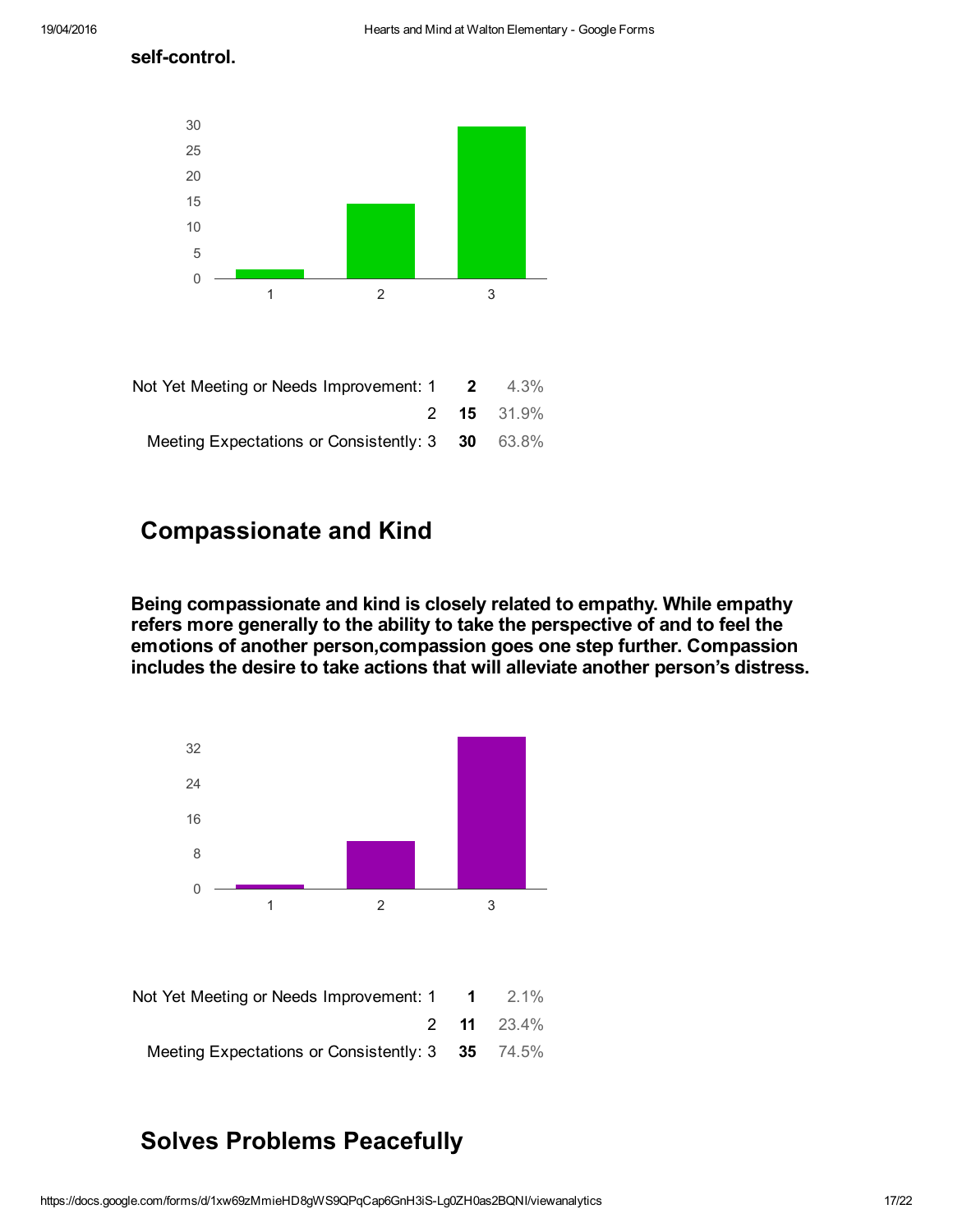Managing conflict effectively is about creating an atmosphere where violence and aggression are not likely. To resolve conflict means using empathy, problem-solving skills, understanding other points of view and coming up with ways to make things right in a fair way. Peace is more than the absence of conflict and violence. It is recognizing and acting on the worth of self, others and our interconnectedness as humans.



| Not Yet Meeting or Needs Improvement: $1 \t 1 \t 2.1\%$ |                   |
|---------------------------------------------------------|-------------------|
|                                                         | <b>2 18</b> 38.3% |
| Meeting Expectations or Consistently: 3 28 59.6%        |                   |

### Grade 5 Responses

#### Child's Gender



| Male   | 30 | 63.8% |
|--------|----|-------|
| Female | 17 | 36.2% |

#### Program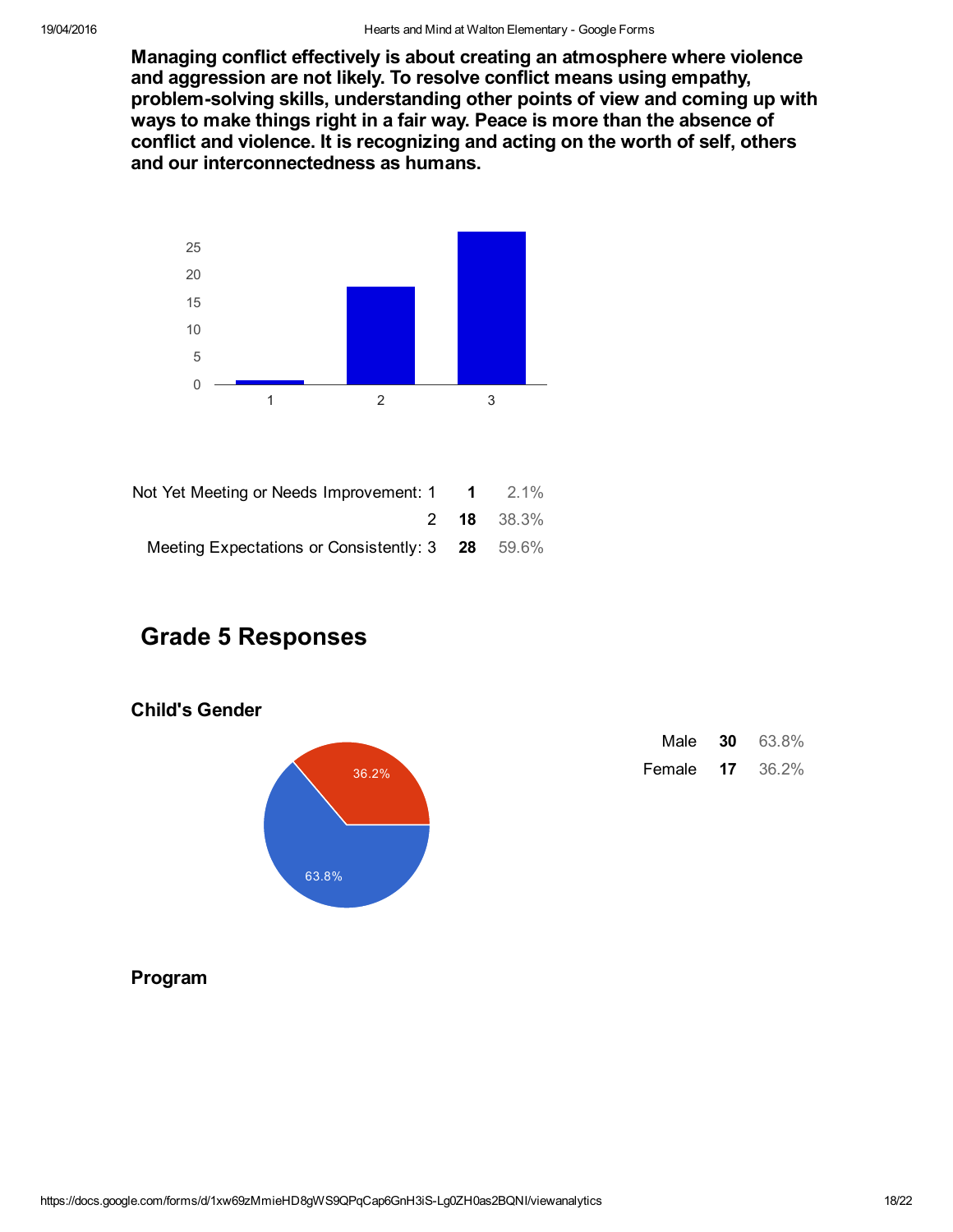

Secure and calm describes the ability to take part in daily activities and approach new situations without being overwhelmed with worries, sadness or anxiety. To be secure and calm also means being able to cope with stress and pressure, and to bounce back



# Gets Along with Others

Getting along with others is the ability to form positive and healthy relationships with peers and adults. Children with better abilities to regulate their emotions and behaviours have more friends and experience more positive playtime with their peers.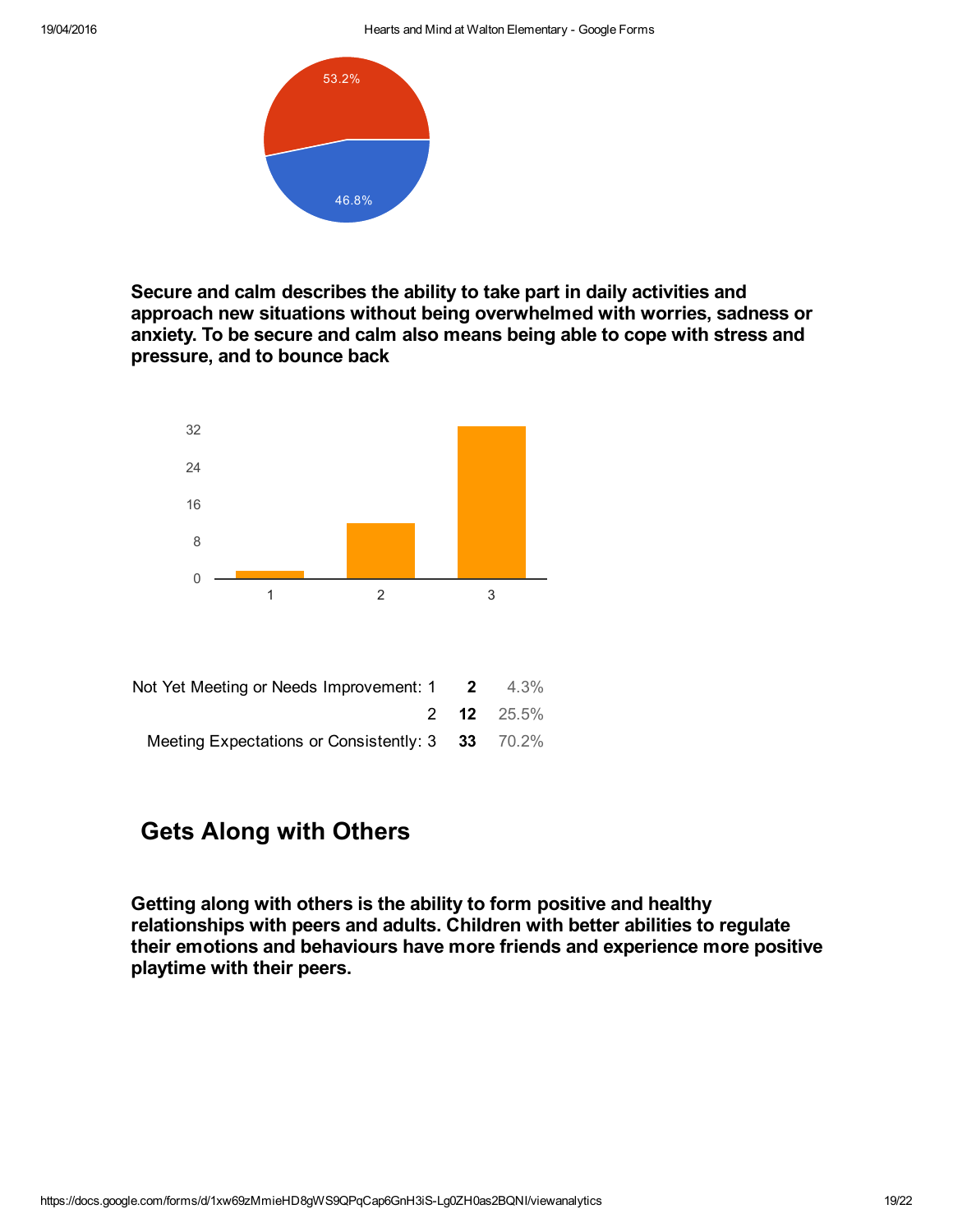

Alert and Engaged

Being alert and engaged is the ability to manage and direct one's own feelings, thoughts and emotions. In general, the ability to be 'present' and to exercise self-control.



| Not Yet Meeting or Needs Improvement: 1<br>$\overline{\mathbf{3}}$ | 6.5%              |
|--------------------------------------------------------------------|-------------------|
|                                                                    | <b>2 14</b> 30.4% |
| Meeting Expectations or Consistently: 3 29                         | 63%               |

# Compassionate and Kind

Being compassionate and kind is closely related to empathy. While empathy refers more generally to the ability to take the perspective of and to feel the emotions of another person,compassion goes one step further. Compassion includes the desire to take actions that will alleviate another person's distress.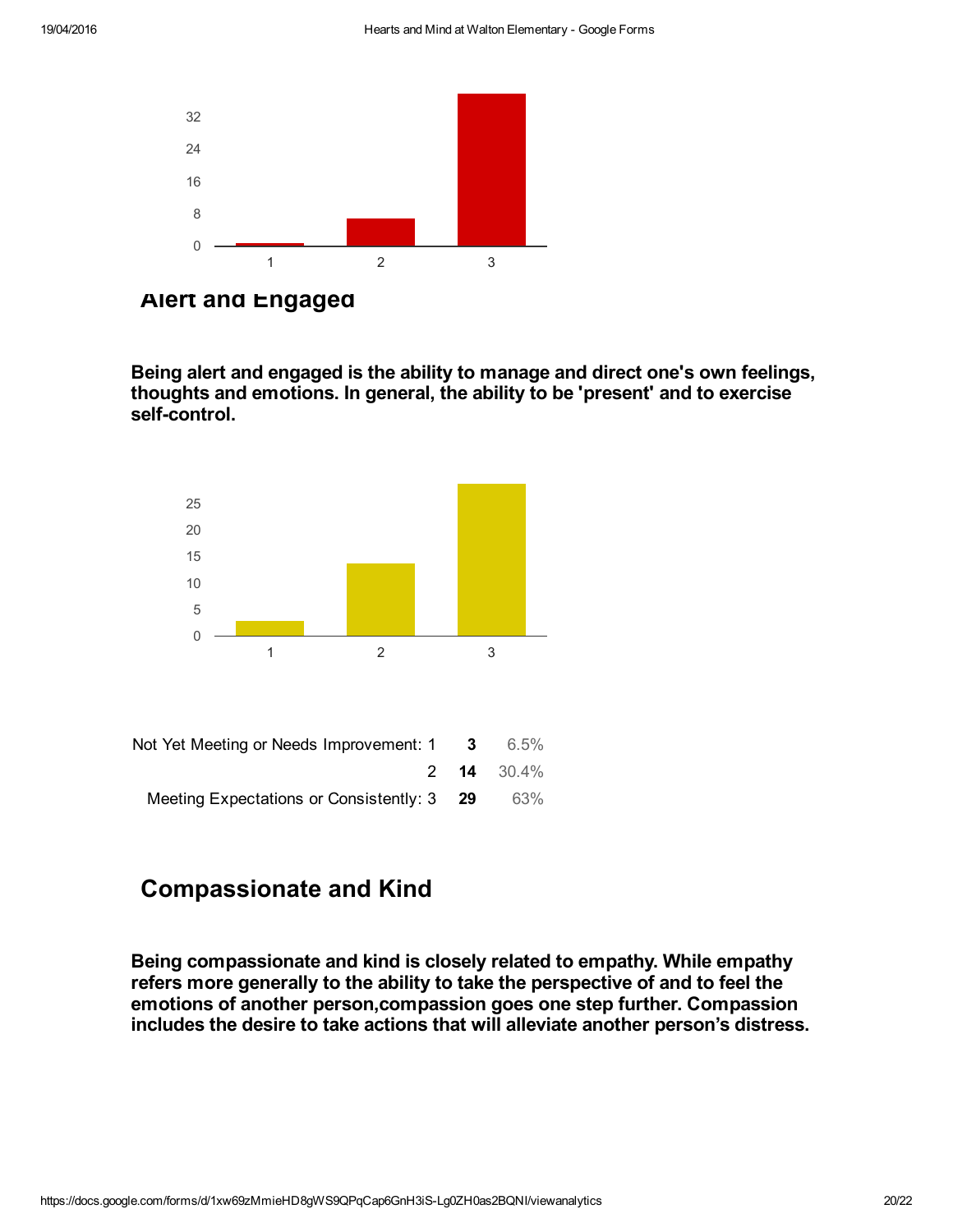

### Solves Problems Peacefully

Managing conflict effectively is about creating an atmosphere where violence and aggression are not likely. To resolve conflict means using empathy, problem-solving skills, understanding other points of view and coming up with ways to make things right in a fair way. Peace is more than the absence of conflict and violence. It is recognizing and acting on the worth of self, others and our interconnectedness as humans.



|                   | Not Yet Meeting or Needs Improvement: 1 3 6.4%   |
|-------------------|--------------------------------------------------|
| 2 <b>19</b> 40.4% |                                                  |
|                   | Meeting Expectations or Consistently: 3 25 53.2% |

### Number of daily responses